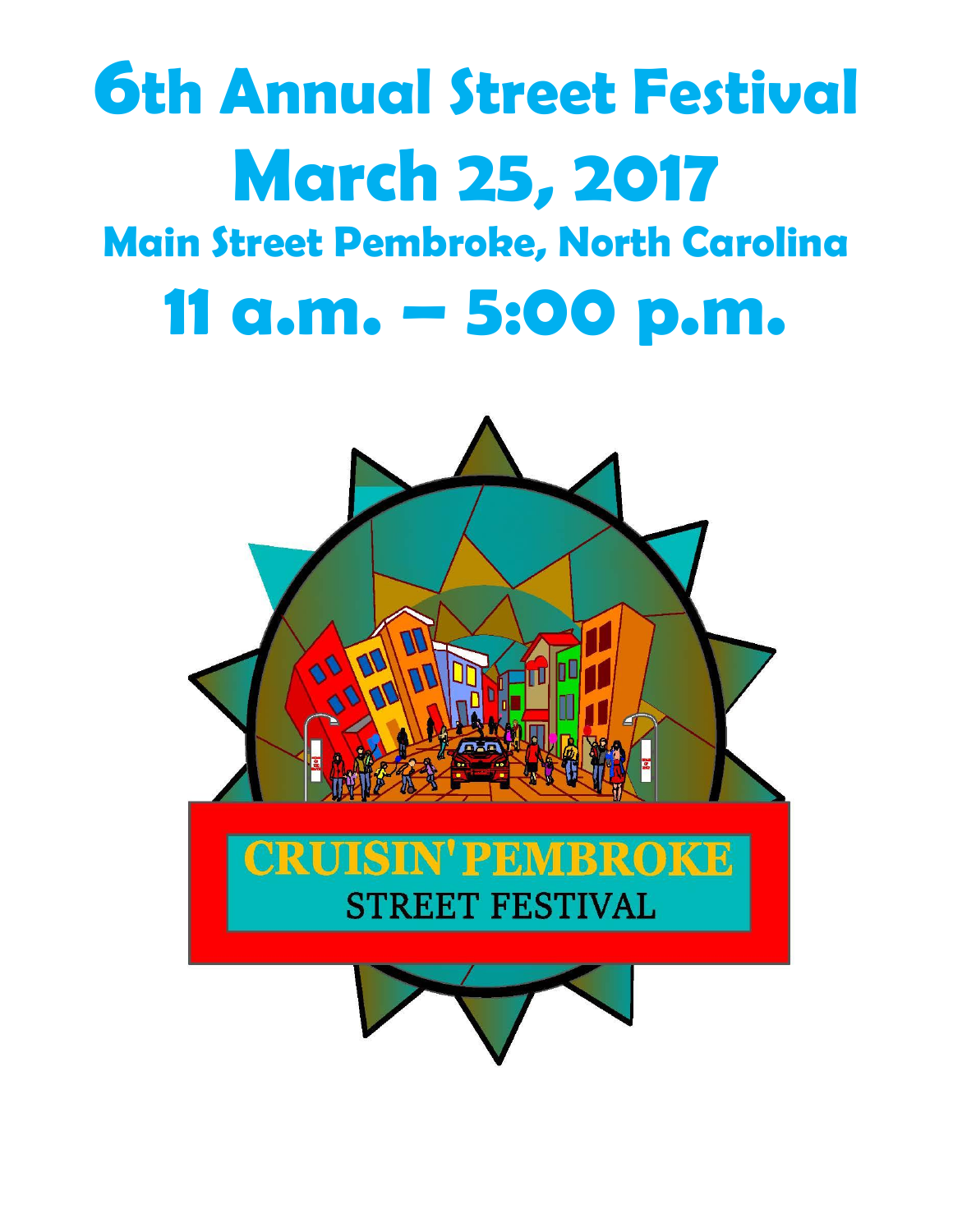January 2017

Dear Vendors:

The Pembroke Area Chamber of Commerce, The Town of Pembroke, Lumbee Regional Development Association, The Lumbee Tribe of North Carolina, and The University of North Carolina at Pembroke are pleased to announce our sixth annual Street Festival, Cruisin' Pembroke 2017.

The Street Festival first began to create an exciting and meaningful free event for our community and a way to give back locally. This even has been an attraction for us to come together and enjoy a variety of local entertainment, food, provide artist a way to showcase their art, and provide activities for our children. The Street Festival has also been able to create a fund for sponsoring community wide events. Our partners have always supported community events both financially and with volunteerism. This fund will allow us to sponsor and support even more events and activities in the future. **(A portion of your vendor fee goes toward this great fund!)**

On behalf of our organizations, I would like to extend an invitation to join us for this extra-special event on Saturday, **March 25, 2017**, on Main Street in Pembroke from **11 am – 5 pm**.

We are inviting vendors and exhibitors to offer family oriented fun, entertainment, food, and exhibits. We would like you to consider providing a display or exhibit to show the community the services that each of you provide throughout the year. It is sure to be a meaningful and enjoyable event for the entire community. What a better way to market your talent, products, and services.

Specific details are included in the attached application. Feel free to post and distribute this information.

If you have questions, please contact PACC at 910-522-2162 or me at 910-536-7816.

Thank you in advance for your support of Cruisin' Pembroke 2016, and we look forward to seeing you on November 12th.

In gratitude,

Kim Hunt

Chair, Street Festival Committee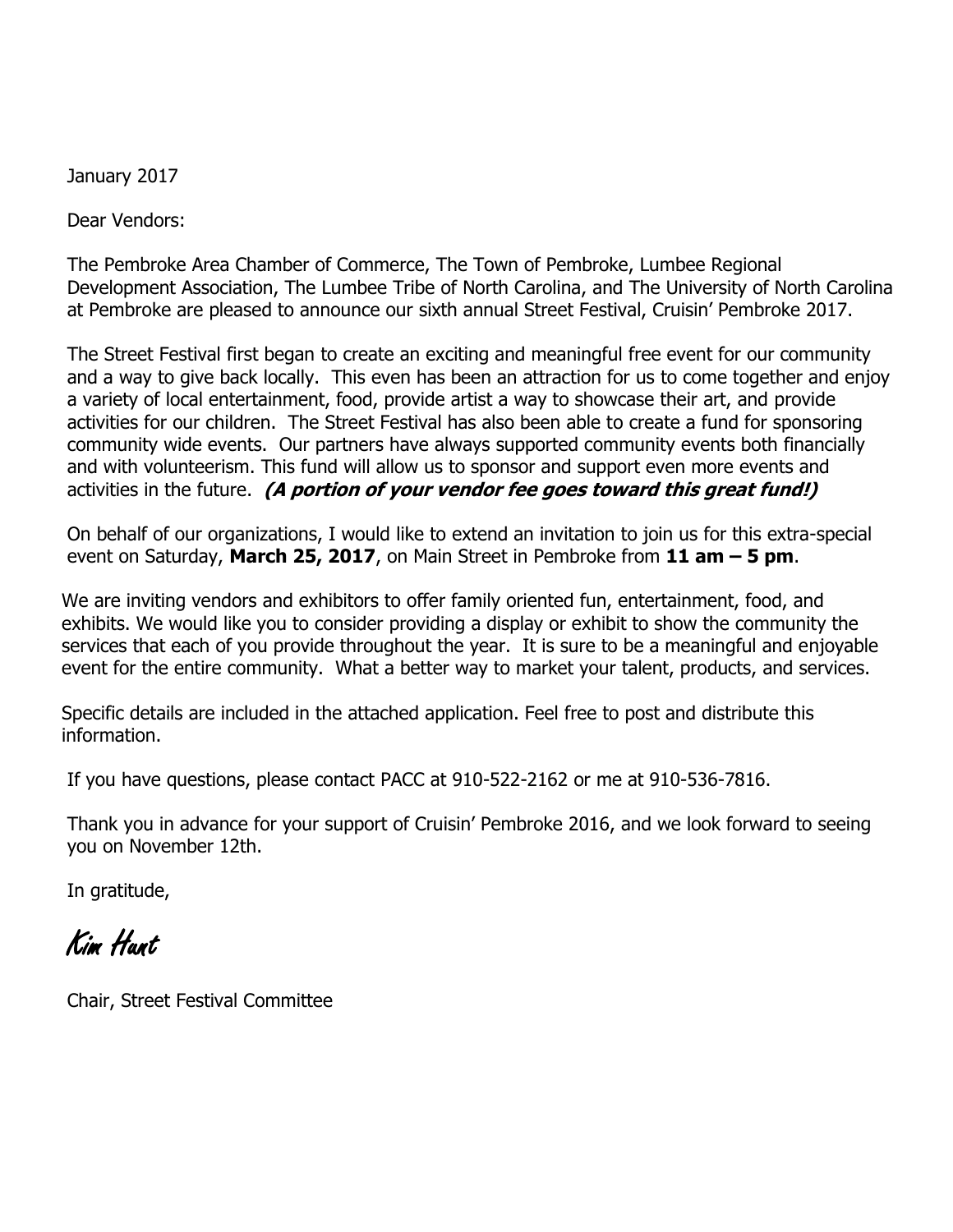## **An Invitation to Vendors and Exhibitors**

| <b>Place:</b>        | Main Street Pembroke, North Carolina                                                                                                                                                           |  |
|----------------------|------------------------------------------------------------------------------------------------------------------------------------------------------------------------------------------------|--|
| Date:                | Saturday, March 25, 2017                                                                                                                                                                       |  |
| Time:                | 11 a.m. $-$ 5:00 p.m.                                                                                                                                                                          |  |
| <b>Atmosphere:</b>   | This is a family oriented show for spectators of all ages. No alcoholic beverages, illegal<br>drugs, or drug paraphernalia allowed.                                                            |  |
| Sales:               | Vendors will be responsible for collecting and turning in the required NC Sales Tax.                                                                                                           |  |
| <b>Registration:</b> | There is a non-refundable registration fee of \$50 which must accompany your<br>registration form to be considered valid.<br>If you are unable to attend the fee will be considered a donation |  |
| <b>Deadline:</b>     | Friday, March 3, 2017                                                                                                                                                                          |  |

**Booth Spaces**: **Each booth space is 10 x 12. You are allowed to purchase more than one space if needed. Exhibitors MUST furnish their own tables, canopy, chairs, trash cans, electricity, etc. Booth spaces will be assigned prior to the festival. Exhibits/equipment must be taken down (and area cleaned up) immediately following the event. Vendors agree to keep all of their goods, services and activities within the assigned space. Any items outside of the assigned space are subject to removal. \*\*\*\*There will be walking space between the booths \*\*\*\***

**No vehicles allowed on the street during the event**

**Water:** Not Available

**Electricity:** Not Available

**Weather: The show will not be canceled because of rain.**

**Check In:** Festival officials will be assigned to direct you to your booth. Set-up time is between **8:00 a.m. and 10:00 a.m.** All vehicles must be off Main Street by 10:15 a.m. **You must stay the entire time**. Exhibits are not to be removed until after 5:00 p.m. Anyone failing to remain until 5:00 p.m. may not be able to exhibit at future shows.

We will notify you of your acceptance promptly within receipt of your application and payment either by phone or email.

The Planning Committee Reserves the Right to Deny Any Application with materials that are deemed to be unsuitable and do not contribute to the wholesomeness of the event.